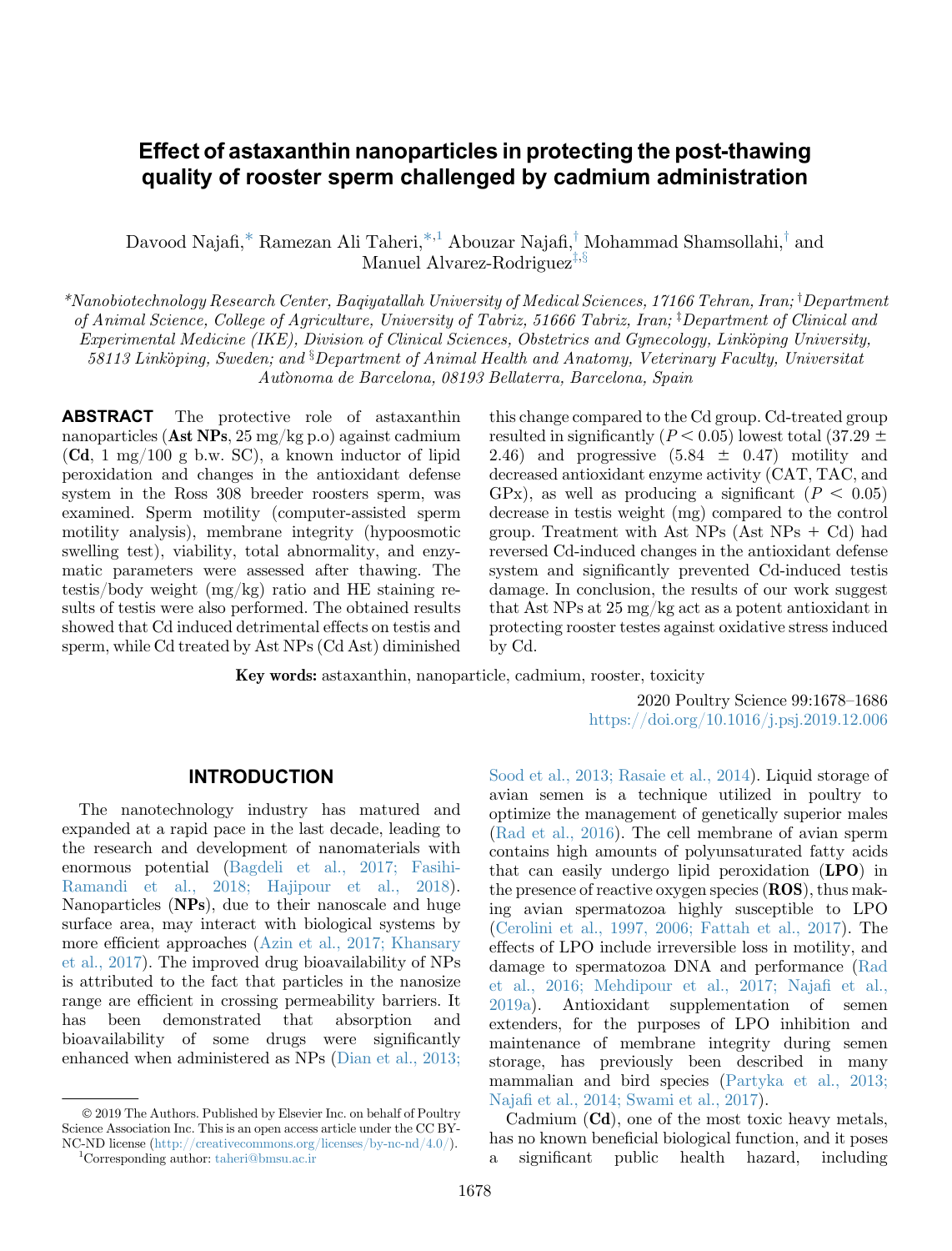<span id="page-1-0"></span>Table 1. Detailed composition of the basic freezing medium extender.

| Ingredient                                   |       |
|----------------------------------------------|-------|
| Potassium citrate tribasic monohydrate (g)   | 0.64  |
| Sodium-L-glutamate $(g)$                     | 8.67  |
| Magnesium chloride anhydrous $(g)$           | 0.34  |
| $D-(-)$ -Fructose $(g)$                      | 5     |
| Potassium phosphate dibasic trihydrate $(g)$ | 7.59  |
| Potassium phosphate monobasic $(g)$          | 0.7   |
| N-Tris (hydroxymethyl) methyl-2              | 2.71  |
| Sodium acetate trihydrate $(g)$              | 3.1   |
| Soybean lecithin $(\%)$                      |       |
| Glycerol $(\%)$                              | 8     |
| Purified water (mL)                          | 1,000 |
| рH                                           | 7.1   |
| Osmolarity $(mOsm/kg)$                       | 310   |

reproductive toxicity [\(Benoff et al., 2008](#page-6-0)). Cd poisoning has been reported in individuals engaged in the battery and paint processing industries. Testicular injury is a major symptom of Cd poisoning, and it also results in blood–testes barrier destruction, germ cell apoptosis, testicular edema, hemorrhaging, necrosis, increased LPO, and infertility [\(Siu et al., 2009; de Souza Predes](#page-7-0) [et al., 2010; Alkhedaide et al., 2016\)](#page-7-0). The Cd reproductive-injury effect has been considered by numerous studies in recent decades in species including fish ([Acosta et al., 2016\)](#page-6-0), mouse, and rat [\(Sayed et al.,](#page-7-0) [2014; Wang et al., 2017; Zhang et al., 2017\)](#page-7-0), as well as in humans [\(Li et al., 2016; Riaz et al., 2016; Zhou](#page-7-0) [et al., 2016](#page-7-0)), avian ([Massanyi et al., 2008\)](#page-7-0), and bovine ([Tvrda et al., 2012, 2013\)](#page-8-0), which most of them have focused on strategies to modify testicular damages. Using antioxidants such as sulforaphane [\(Yang et al.,](#page-8-0) [2016\)](#page-8-0), quercetin, and catechin [\(Jamalan et al., 2016](#page-7-0)), coenzyme Q10 and vitamin E [\(Ognjanovi](#page-7-0)[c et al., 2010](#page-7-0)) are among those strategies to decrease Cd-induced testicular damage and improve sperm recovery postcryopreservation. Moreover, it has been shown that various antioxidants protect cells from Cd-induced toxicity, by reducing GSH, SOD, and MDA presence ([Tandon et al., 2003\)](#page-8-0).

Recently, different types of nanotechnology-based methods, including nanoemulsion, have been used for delivering drugs to the targeted site without any adverse effects. The antioxidant activity of astaxanthin (Ast) has been shown to be 10 times that of lutein, canthaxanthin, and b-carotene. Astaxanthin like other carotenoids is very lipophilic compound which recorded low bioavailability. Therefore, a nanopreparation of Ast has been developed that is more stable and well bioavailable. However, the current study investigates the protective effects of Ast, as a lipid-soluble carotenoid against Cdinduced toxicity in rooster testis and reduced sperm quality. Recently, the red carotenoid pigment Ast, a potent antioxidant without provitamin-A activity present in some marine organisms ([Lai et al., 2004](#page-7-0)), has been used in numerous studies to improve sperm quality ([Mansour et al., 2006; Fang et al., 2015; Tizkar et al.,](#page-7-0) [2015b](#page-7-0); [Vahidinia et al., 2017\)](#page-8-0). Furthermore, it has been reported in the literature that the antioxidant

activity of Ast is approximately 10 times higher than other carotenoids such as zeaxanthin, lutein, canthaxanthin, and  $\beta$ -carotene and about 100 times than that of a-tocopherol [\(Miki, 1991\)](#page-7-0).

Thus, the main aim of the present study was to investigate the protective effect of Ast NPs in 1) roster sperm cryopreservation and 2) against LPO, ROS production, changes in the enzymatic (MDA, CAT, SOD, TAC, and GPX) antioxidant activity of fresh and post-thawed sperm, and testicular damage Cd-induced model in rooster.

### MATERIALS AND METHODS

#### **Chemicals**

All materials and chemicals were obtained from Merck (Darmstadt, Germany) and Sigma-Aldrich Corporation (St Louis, MO).

#### Animals and Treatment

A total of 20 adult male Ross 308 breeder roosters (25 wk old) were selected from a commercial flock and were housed individually in cages (70  $\times$  70  $\times$  85 cm) at 18 to 22<sup>°</sup>C in a 15 L: 09 D photoperiod program. The animals were fed on a diet composed of 10% crude protein, 3,170 kcal ME/kg,  $0.9\%$  calcium, and  $0.45\%$  accessible phosphate without any additional antioxidant in feed. All birds were handled in accordance with methods approved by the Animal Care and Use Committee of Baqiyatallah University of Medical Sciences.

The roosters were divided into 4 experimental groups each consisting of 5 animals and were treated as follows: group 1– control roosters (treated subcutaneously (SC) with isotonic saline); group 2– Cd (received i.p. a single dose of 1 mg Cd/100 g body weight in 0.1 mL isotonic saline once a week) subcutaneously (SC); group 3—Ast NPs 25 mg/kg peroral (p.o) for 5 consecutive days a week for 5 wk; group  $4$ —a single dose of Cd  $(1 \text{ mg}/100)$ g b.w.  $SC$ ) + Ast NPs (25 mg/kg p.o) for 5 consecutive days a week for 5 wk.

Roosters received, twice a day in the morning and the evening, approximately 90 g of diet within the experiment period. Water was provided ad libitum.

#### Semen Collection

Semen samples were collected weekly from the roosters, after 2-wk habituation, by the dorsoabdominal massage method ([Burrows and Quinn,](#page-6-0) [1937](#page-6-0)). Briefly, ejaculates were collected using the dorso-abdominal massage method. The semen was caught in a 15-mL graduated centrifuge tubes, which is transferred immediately to the laboratory. To maintain the temperature of the ejaculates, the tubes was placed in a water bath  $(37^{\circ}C)$ , for primary evaluation in the laboratory. Normal quality of sperm was approved in the experiment if the subsequent parameters were met: volume between 0.2 and 0.6 mL; sperm concentration of  $\geq 4$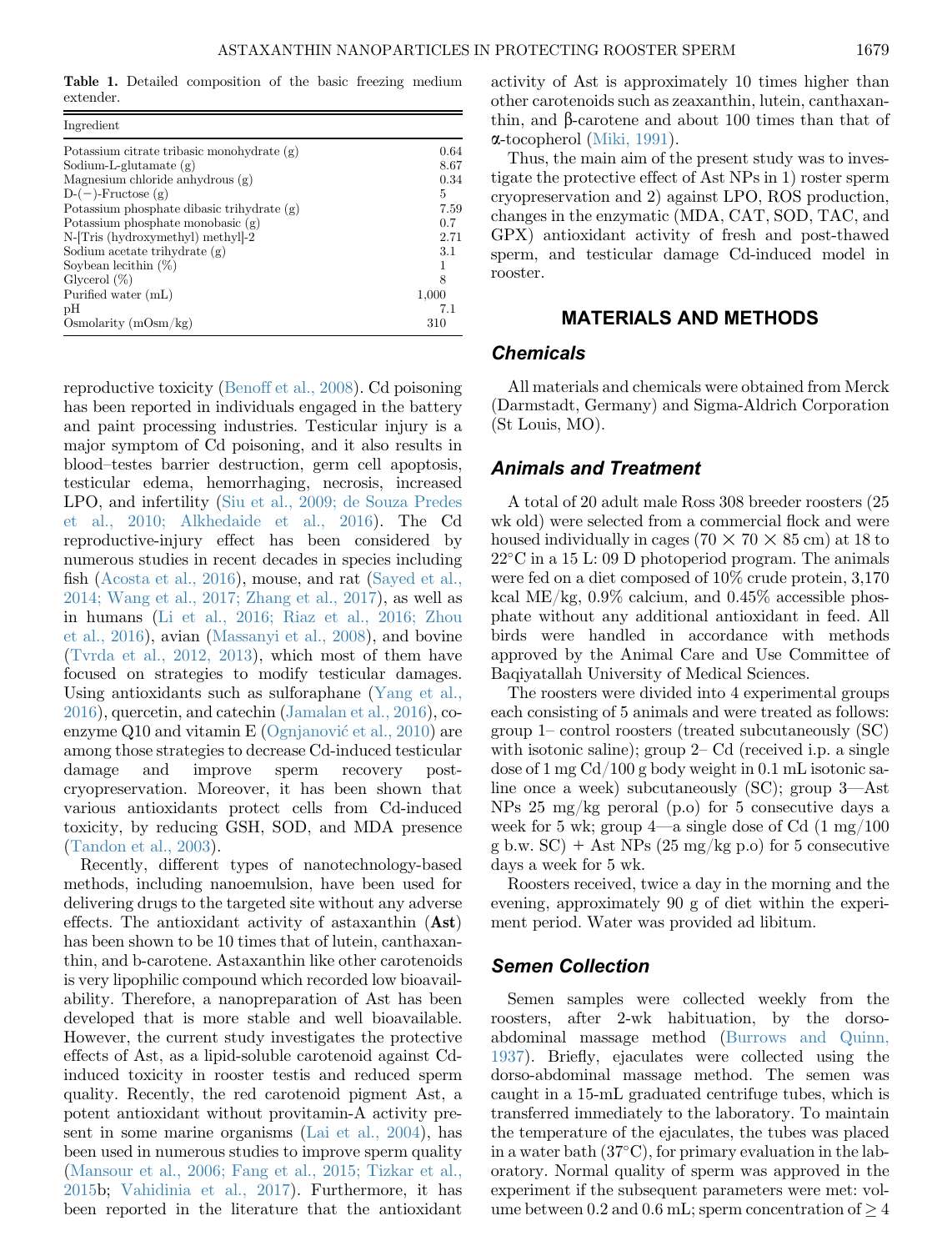$\times$  10<sup>9</sup> spermatozoa/mL; sperm motility  $> 80\%$ ; and  $\le$ 10% abnormal morphology. Instantly after the initial assessment, semen samples were pooled [\(Naja](#page-7-0)fi [et al., 2019c\)](#page-7-0).

# Extender Preparation and Semen Cryopreservation Procedure

The basic extender composition used in this study is shown in [Table 1](#page-1-0) ([Moghbeli et al., 2016\)](#page-7-0). Sperm samples from treated roosters were diluted with modified Beltsville in their groups in order to aspirate into 0.25 mL French straws (IMV, L'Aigle, France) to get a definitive concentration of  $400 \times 10^6$  spermatozoa/mL  $(100 \times 10^6$ spermatozoa per straw). After that, the straws were sealed with polyvinyl alcohol powder and stored at 4C for 3 h .The straws were placed in 4 cm over the liquid nitrogen for approximately 7 min in a  $40 \times 20 \times 20$ cm cryobox with  $8,000 \text{ cm}^3$  liquid nitrogen. Afterwards, liquid nitrogen was used to store the straws at  $-196^{\circ}$ C (Najafi [et al., 2014\)](#page-7-0). After a month, the frozen straws were thawed separately at  $37^{\circ}$ C for 30 s in a water bath and then evaluated individually.

## Astaxanthin Nanoemulsion Preparation

In order to prevent the light sensitivity effect of Ast, the nanoemulsion was prepared with minimal exposure to light. The oil-in-water red color Ast emulsion was prepared using ultrapure water as the continuous phase and palm olein containing Ast as the disperse phase. Ast extract was first mixed with pure palm olein (15%  $w/w$ ). The solution was then mixed with purified water  $(82.5\% \text{ w/w})$  containing Tween 80 and lecithin as the emulsifier  $(2.5\% \text{ w/w})$ . The premix was homogenized using high shear homogenizer (Silverson Homogenizer, UK) at 3,000 rpm for 5 minu followed by high pressure homogenizer (model APV 1000, APV Systems, Albertsland, Denmark).

# Assessment of Fresh and Post-Thawed Sperm

Fresh and post-thawed motion characteristics of sperm were analyzed by computer-assisted sperm motility analysis (CASA; IVOS version 12; Hamilton-Thorne Biosciences, MA) with settings programmed to detect rooster sperm (30 frames acquired, minimum contrast = 50, minimum average path velocity  $(VAP)$  $= 5 \text{ }\mu\text{m/s},$  minimum straight line velocity (VSL)  $= 6$  $\mu$ m/s, non-motile head size = 7 pix and nonmotile head intensity  $= 95$ ) [\(Moc](#page-7-0)é et al., 2010). A prewarmed (37-C) Leja chamber (Leja 4, Leja Products Luzernestraat B.V., Holland) was inserted under the thermal plate of the microscope, and then the semen from the 3 straws in the chamber was assessed individually. Five fields, randomly selected by the computer and estimated for each semen sample (Najafi [et al., 2019b\)](#page-7-0), and 9 motility parameters were recorded using a phase-contrast microscope (CKX41; Olympus, Tokyo,

Japan), including total motile sperm  $(TM, \%)$ , progressive motile sperm  $(PM, %)$ , average path velocity  $(VAR, %)$  $\mu$ m/s), straight linear velocity (VSL,  $\mu$ m/s), curvilinear velocity (VCL,  $\mu$ m/s), amplitude of lateral head displacement ( $ALH$ ,  $\mu$ m), straightness ( $STR$ , %), and linearity  $(LIN, %)$ .

# Sperm Viability

Sperm viability was evaluated using the eosin-nigrosin stain method ([Safari Asl et al., 2018](#page-7-0)). To prepare the sperm suspension smears, a drop of sperm sample (10  $\mu$ L) was mixed with 2 drops (20  $\mu$ L) of stain on a prewarmed slide and immediately expanded with another slide. After drying, the viable and non-viable sperm on the slide were assessed by counting 200 cells at  $\times 400$ magnification under phase-contrast microscopy (CKX41; Olympus). Sperm with partial or complete purple staining were considered non-viable, and only cells that showed complete exclusion of stain were considered viable.

# Sperm Morphology

Thirty microliters of semen was placed in 1 mL Hancock's solution to evaluate total sperm abnormalities [\(Mehdipour et al., 2018](#page-7-0)). This solution included 62.5 mL formalin (with 37% formaldehyde), PBS buffer (150 mL), sodium saline solution (150 mL), and double-distilled water (500 mL). To specify acrosome, head, and tail abnormalities,  $10 \mu L$  of processed sperm was handled on a slide. The abnormalities percentage was determined by counting a total number of 300 sperm with a phase-contrast microscope  $(\times1,000$  magnification; oil immersion).

# Plasma Membrane Integrity Evaluation

The hypoosmotic swelling test was used to evaluate the functionality of sperm plasma membrane after freeze-thawing ([Bazyar et al., 2019](#page-6-0)). This test was performed by placing 5 mL of extended semen in a 50  $\mu$ L hypoosmotic solution with 100 mOsm/l (19.2 mM sodium citrate and 57.6 mM fructose). After incubation for 20 min, the sperm was verified under a phasecontrast microscope  $(X1,000$  magnification), and at least 300 spermatozoa with swollen and non-swollen tails were recorded.

# Lipid Peroxidation

The malondialdehyde (MDA) level, as indicative of LPO in the sperm membrane phospholipids, was measured using the thiobarbituric acid (TBA) reaction [\(Feyzi et al., 2018](#page-7-0)). Briefly, 1 mL of diluted sperm (250  $\times$  10<sup>6</sup> mL<sup>-1</sup>) was added to 1 mL of cold 20% (w/v) TBA to precipitate protein. The precipitate was centrifuged (960  $\times$  g 15 min), and 1 mL of 0.67% (w/v) TBA was incubated with the supernatant (1 mL) in a boiling water  $(100^{\circ}$ C bath for 10 min. After cooling, a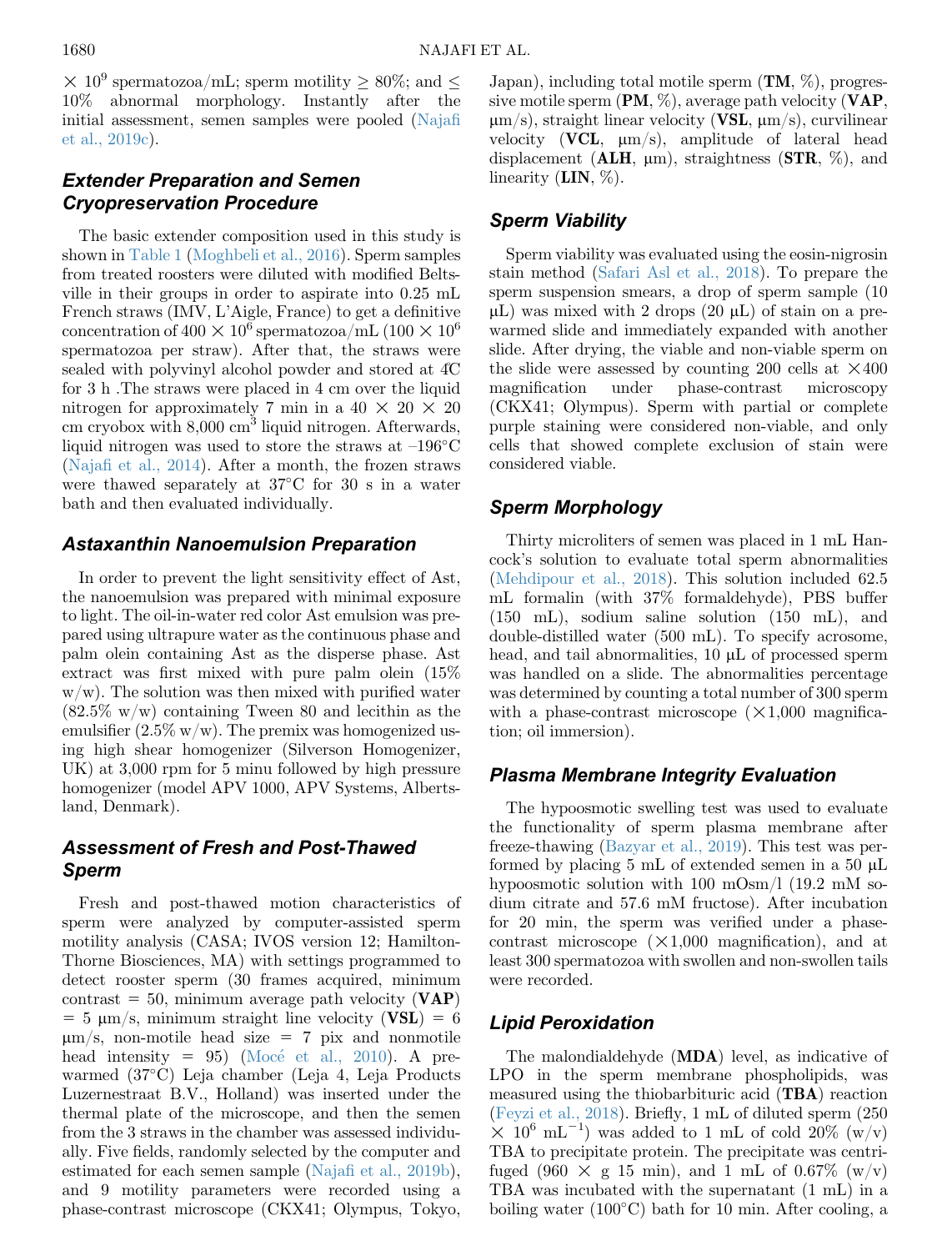<span id="page-3-0"></span>

Figure 1. HE staining results of testis. The testes of the control group showed different stages of spermatogenesis (A). The Cd group showed pyknosis undergoing necrosis of cells. There were also fewer Leydig cells (B). Ast-treated group increased sperm cell proliferation and improved seminiferous tubule structure (C). The Cd+Ast-treated group increased sperm cell proliferation and maturation as well as the number of Leydig cells in the seminiferous tubule and also the structure of the seminiferous tubule was more complete, and closely connected with other tubules (D). 400X.

spectrophotometer (UV-1200, Shimadzu, Japan) was used to read the absorbance at 532 nm. All MDA values were reported as nmol/mL.

min. GPx activity was expressed as international units (IU) per g protein.

## Superoxide Dismutase and Total Antioxidant Capacity Levels

The supernatant absorbances were recorded by a spectrophotometer (UV-1200, Shimadzu, Japan) at 532 nm. The SOD value was recorded according to the adapted procedure explained elsewhere. In this reaction, superoxide anions cause pyrogallol oxidation. Pyrogallol oxidation inhibition by SOD was followed by using a spectrophotometer at 420 nm. TAC was measured by monitoring hydrogen peroxide decomposition.

## GPx Activity Assessment

The GPx value was determined according to [Naja](#page-7-0)fi [et al. \(2018b\).](#page-7-0) The reaction substance consisted of potassium phosphate buffer (50 mM, pH 7.0), EDTA (1 mM), 1 mM sodium azide  $(NaN_3)$ , 0.2 mM decreased nicotinamide adenine dinucleotide phosphate (NADPH), glutathione reductase  $(1 \text{ EU } mL^{-1})$  and  $1 \text{ mM } GSH$ . The sperm sample (0.1 mL) was blended with 0.8 mL of the reaction substance, incubated at  $25^{\circ}$ C for 5 min before the beginning of the reaction, and induced by the addition of 0.1 mL of a  $H_2O_2$  solution (final  $H_2O_2$  dose: 0.25 mM). A spectrophotometer (UV-1200, Shimadzu, Japan) was used to read absorbance at 412 nm in 5

## Histology of the Testes

The roosters were killed at the end of the experiment, and the testes were isolated and fixed in Bouin's fixator. The samples were removed from fixative and dehydrated using a graded series of ethanol (50, 70, 80, 90, 96, and 100%), cleared in xylene, and embedded in paraffin. The paraffin sections were sliced using a microtome. The  $5 \mu m$  microscopic sections were prepared, and at least 2 slides from each testis were stained with hematoxylin and eosin for histological assessment.

## Statistical Analysis

The experiment was performed in 5 replicates. Data were checked for normal distribution using a univariate procedure and the Shapiro–Wilk test. Arc sine (for percentage data) transformation of data was used when appropriate. Single and repeated measurements data were analyzed by PROC GLM and PROC Mixed SAS 9.1 (version 9.1, 2002; SAS institute Cary, NC), respectively. The results are presented as the Lsmean  $\pm$  SEM. The Tukey test was applied to compare Lsmeans, and the level of significance was adjusted to  $P < 0.05$ .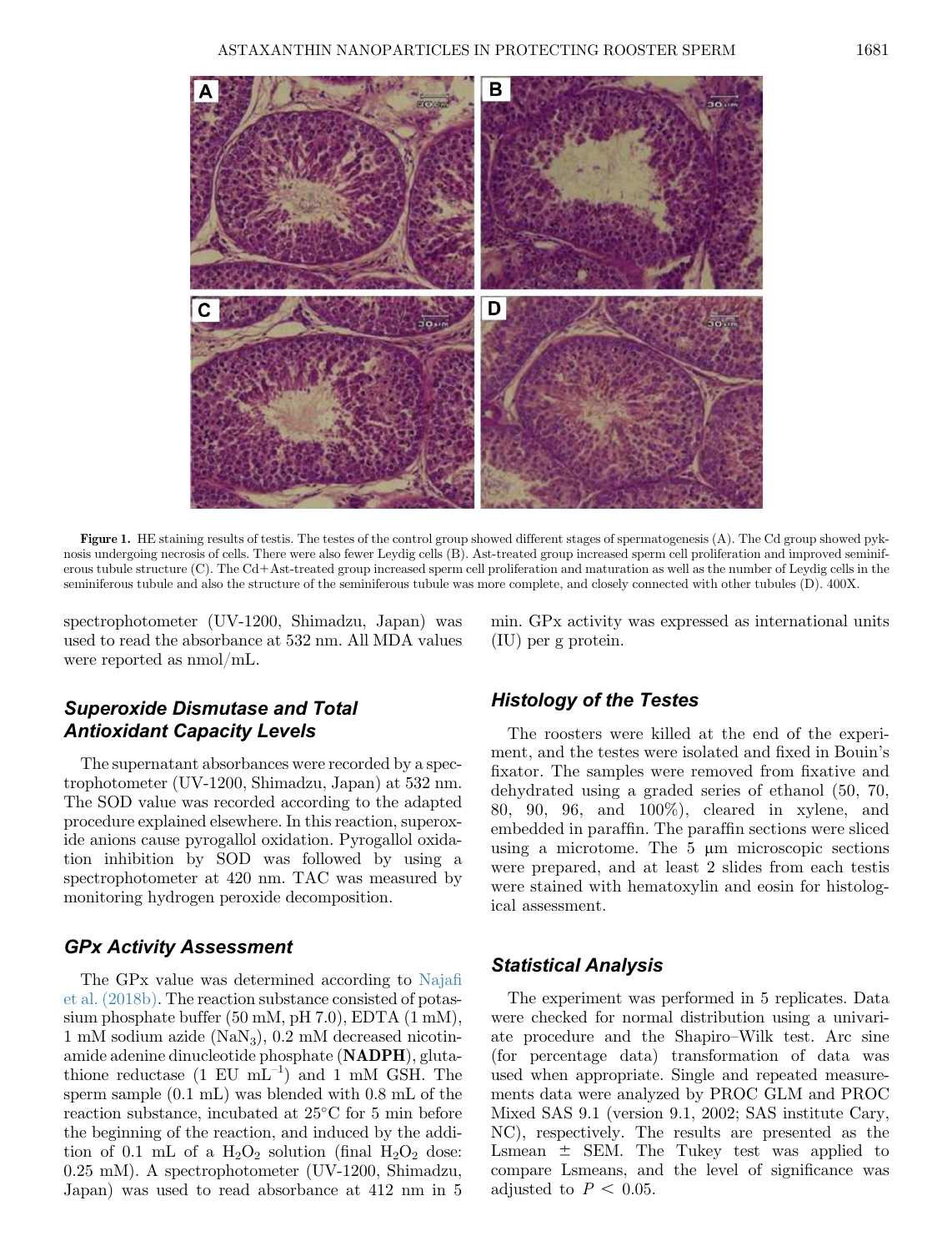Table 2. Effect of different antioxidants on motion parameters of fresh and post-thawed rooster sperm assessed by CASA (mean  $\pm$  SEM).

|                                                                                                                                              |                                                                                                                          |                                                                                                                                     |                                                                                                                                 |                                                                                                                        |                                                                      | Treatment                                                                                                                             |                                                                                                                            |                                                                                                                                |                                                                                                                                 |                                                                     |
|----------------------------------------------------------------------------------------------------------------------------------------------|--------------------------------------------------------------------------------------------------------------------------|-------------------------------------------------------------------------------------------------------------------------------------|---------------------------------------------------------------------------------------------------------------------------------|------------------------------------------------------------------------------------------------------------------------|----------------------------------------------------------------------|---------------------------------------------------------------------------------------------------------------------------------------|----------------------------------------------------------------------------------------------------------------------------|--------------------------------------------------------------------------------------------------------------------------------|---------------------------------------------------------------------------------------------------------------------------------|---------------------------------------------------------------------|
|                                                                                                                                              |                                                                                                                          |                                                                                                                                     | Post-thawed                                                                                                                     |                                                                                                                        |                                                                      |                                                                                                                                       |                                                                                                                            |                                                                                                                                |                                                                                                                                 |                                                                     |
| Parameter                                                                                                                                    | Control                                                                                                                  | $_{\rm Cd}$                                                                                                                         | Ast                                                                                                                             | $Cd + Ast$                                                                                                             | <b>SEM</b>                                                           | Control                                                                                                                               | $_{\rm Cd}$                                                                                                                | $\operatorname{Ast}$                                                                                                           | $Cd + Ast$                                                                                                                      | <b>SEM</b>                                                          |
| MOT(%)<br>PROG (%)<br>$VAP$ ( $\mu$ m/s)<br>$VSL$ ( $\mu$ m/s)<br>$VCL$ ( $\mu$ m/s)<br>LIN $(%)$<br>STR (%)<br>$ALH \, (\mu m)$<br>BCF (Hz) | $91.32^{\rm a}$<br>$51.22^{\rm b}$<br>$38.21^{b}$<br>$24.74^{\rm b}$<br>63.09<br>$38.13^{a,b}$<br>65.42<br>4.13<br>19.07 | 80.61 <sup>b</sup><br>$39.61^{\circ}$<br>$30.11^{\circ}$<br>$19.42^{\circ}$<br>60.21<br>30.1 <sup>b</sup><br>61.04<br>3.94<br>17.05 | $92.27^{\rm a}$<br>$57.74^{\rm a}$<br>$42.95^{\rm a}$<br>$28.92^{\rm a}$<br>64.39<br>43.8 <sup>a</sup><br>67.89<br>4.20<br>19.8 | $88.36^{\rm a}$<br>$50.45^{\rm b}$<br>$36.41^{b}$<br>$23.14^{\rm b}$<br>62.24<br>$36.7^{a,b}$<br>64.24<br>4.01<br>18.9 | 1.23<br>1.34<br>0.88<br>0.74<br>2.14<br>1.94<br>2.32<br>0.43<br>1.32 | 57.70 <sup>b</sup><br>13.97 <sup>b</sup><br>$28.58^{\rm b}$<br>15.91 <sup>b</sup><br>56.51<br>$28.28^{a,b}$<br>55.72<br>2.96<br>17.55 | $37.29^{\circ}$<br>$5.84^\circ$<br>$19.49^{\rm d}$<br>$12.68^{\circ}$<br>51.13<br>$24.93^{\rm b}$<br>65.22<br>2.65<br>16.9 | $68.67^{\rm a}$<br>$17.67^{\rm a}$<br>$33.30^{\rm a}$<br>$19.26^{\rm a}$<br>58.19<br>$33.35^{\rm a}$<br>57.85<br>3.44<br>18.41 | $54.67^{\rm b}$<br>$13.25^{\rm b}$<br>$26.10^{\circ}$<br>16.36 <sup>b</sup><br>54.53<br>$30.20^{a,b}$<br>62.71<br>3.13<br>17.75 | 2.46<br>0.47<br>0.47<br>0.64<br>1.8<br>1.75<br>2.48<br>0.51<br>0.93 |

Abbreviations: MOT, total motility; PROG, progressive motility; VCL, curvilinear velocity; VAP, average path velocity; VSL, straight-line velocity; LIN, linearity; STR, straightness; ALH, amplitude of lateral head displacement; BCF, beat/cross frequency.

Different letters exhibit differences among treatment groups  $(P < 0.05)$ .

### RESULTS

#### Histological Result

The testes of the control group showed different stages of spermatogenesis [\(Figure 1A](#page-3-0)). Compared with the control group [\(Figure 1](#page-3-0)A), the Cd group showed pyknosis undergoing necrosis of cells ([Figure 1](#page-3-0)B). There were also fewer Leydig cells ([Figure 1B](#page-3-0)). No significant differences were seen between the control and Ast groups ([Figure 1C](#page-3-0)). Compared with the Cd group, the  $Cd+Ast-treated$  group increased sperm cell proliferation and maturation as well the number of Leydig cells in the seminiferous tubule and also the structure of the seminiferous tubule was more complete, and closely connected with other tubules ([Figure 1](#page-3-0)D).

#### Motility and Kinetic Parameters

Table 2 shows data for the effect of Cd and Ast NPs on sperm motility variables under the following conditions: when the rooster sperm was fresh and then after freezing-thawing. Cd (1 mg/100 g/body SC) resulted in significantly ( $P < 0.05$ ) lower total (80.61  $\pm$  1.23) and progressive  $(39.61 \pm 1.34)$  motility, and it is restored to similar control values after treatment with Ast (group  $Cd + Ast$ ; 88.36  $\pm 1.23$  and 50.45  $\pm 1.34$ , respectively). Post-thawed total  $(37.29 \pm 2.46)$  and progressive  $(5.84$  $\pm$  0.47) motility showed the same patterns, also restoring to similar values relative with control in Ast  $+$  Cd group  $(54.67 \pm 2.46$  and  $13.25 \pm 0.47$ , respectively). In addition, post-thawing values using Ast NPs (25 mg/kg p.o) resulted in significantly ( $P < 0.05$ ) higher total (68.76)  $\pm$  2.46) and progressive (17.67  $\pm$  0.47) motility compared to other groups. Moreover, the VAP (fresh:  $42.95 \pm 0.88$ and post-thawed:  $33.30 \pm 0.47$  and VSL (fresh:  $28.92 \pm 0.47$ ) 0.74 and post-thawed:  $19.26 \pm 0.64$ ) values in Ast NPs group were significantly  $(P < 0.05)$  higher than the other groups. No significant differences were observed in LIN, STR, ALH, and BCF in the treatment groups compared to the control.

# Viability, Membrane Integrity, and Sperm **Abnormalities**

The influence of Cd and Ast NPs on sperm viability, membrane integrity, and abnormal forms is presented in [Table 3](#page-5-0). Post-thawed, higher sperm viability and membrane integrity (75.76  $\pm$  1.86, 50.43  $\pm$  1.54; respectively) were found in the Ast NPs group compared to the others, but not in fresh sperm, where only membrane integrity was higher (87.48  $\pm$  1.39). The percentage of abnormal forms decreased both in fresh  $(4.90 \pm 0.51)$ and post-thawed  $(17.01 \pm 1.25)$  sperm in Ast group compared with the rest of the groups, including control. Moreover, Cd induced lower ( $P < 0.05$ ) viability (fresh:  $82.4 \pm 1.57$  and post-thawed:  $43.56 \pm 1.86$ ) and integrity (fresh:  $72.31 \pm 1.39$  and post-thawed:  $31.87 \pm 1.39$ 1.54) and higher abnormal forms (fresh:  $9.81 \pm 0.51$ and post-thawed:  $37.12 \pm 1.25$ ) among the control and treatment groups.

#### Oxidative Variables

The effects of Cd and Ast NPs on the oxidative variables status of rooster sperm after freeze-thawing are summarized in [Table 4.](#page-5-0) There were no differences in the MDA value in the control group as compared with the other groups in post-thawed values. However, fresh values of MDA were significantly higher in Cd group compared with the control and treatment groups. Furthermore, the lowest values for CAT, TAC, and GPX activity (fresh:  $29.17 \pm 3.51$ ,  $0.66 \pm 0.12$ , 42.80  $\pm$  1.63 and post-thawed: 32.31  $\pm$  3.27, 0.79  $\pm$ 0.21, 48.20  $\pm$  1.50; respectively) were obtained in the Cd group. In general, addition of Ast NPs to the roosters' diet in the Cd group  $(Cd + Ast)$  improved CAT ( $P < 0.05$ ), TAC, and GPX activity (fresh: 45.23  $\pm$  3.51, 1.66  $\pm$  0.12, 51.47  $\pm$  1.63 and post-thawed:  $48.80 \pm 3.27$ ,  $1.71 \pm 0.21$ ,  $55.34 \pm 1.50$ ; respectively) compared to the Cd group. However, there were no differences in SOD activity among the control and treatment groups.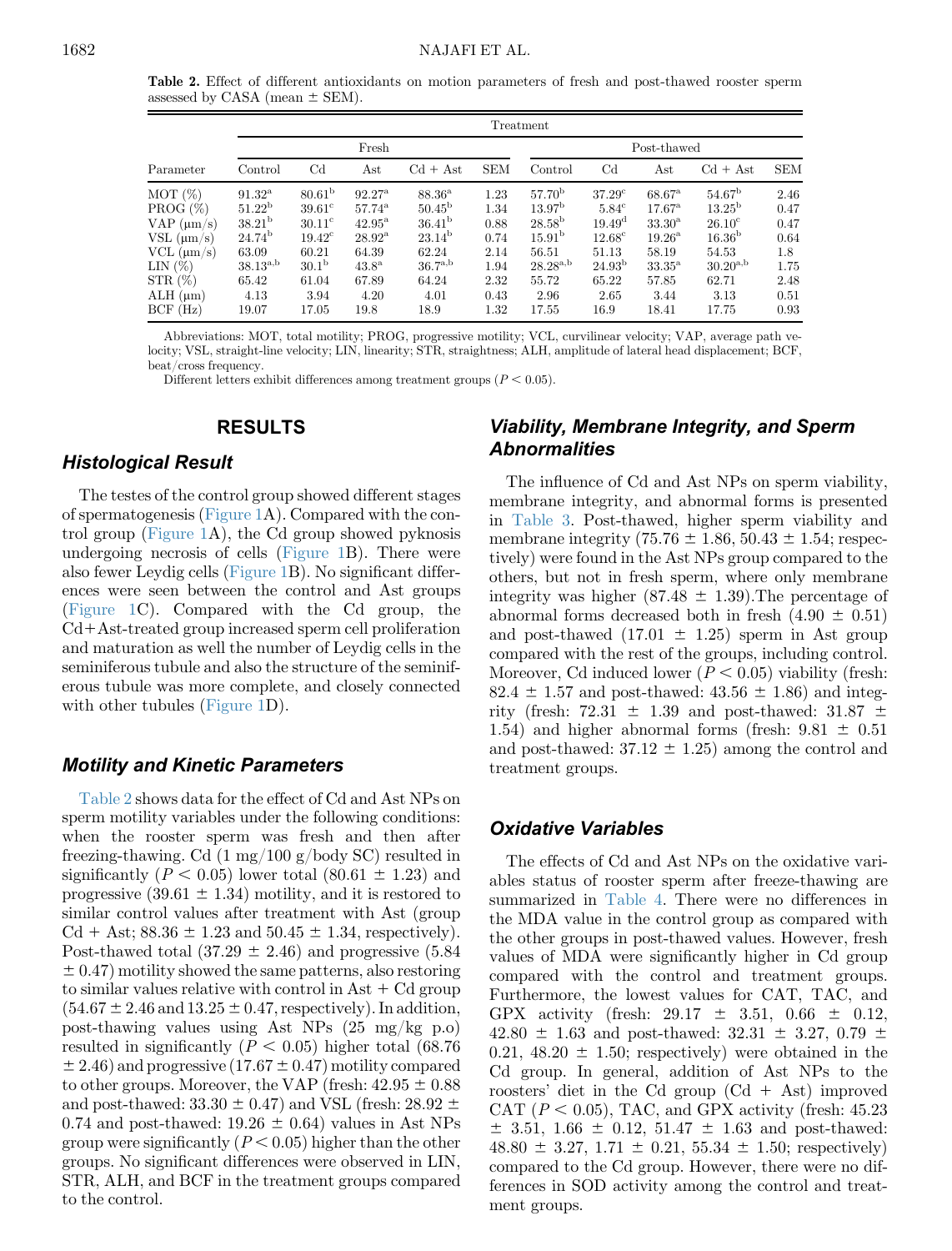<span id="page-5-0"></span>Table 3. Percentage of viability, membrane integrity, and abnormal forms of fresh and post-thawed rooster sperm  $(mean \pm SEM)$ .

|                                                                        |                                                         |                                                        |                                                      |                                                         |                      | Treatment                                                   |                                                            |                                                       |                                                          |                      |
|------------------------------------------------------------------------|---------------------------------------------------------|--------------------------------------------------------|------------------------------------------------------|---------------------------------------------------------|----------------------|-------------------------------------------------------------|------------------------------------------------------------|-------------------------------------------------------|----------------------------------------------------------|----------------------|
|                                                                        |                                                         |                                                        | Fresh                                                |                                                         |                      |                                                             |                                                            | Post-thawed                                           |                                                          |                      |
| Parameter                                                              | Control                                                 | $_{\rm Cd}$                                            | Ast                                                  | $Cd + Ast$                                              | <b>SEM</b>           | Control                                                     | $_{\rm Cd}$                                                | Ast                                                   | $Cd + Ast$                                               | <b>SEM</b>           |
| Viability $(\%)$<br>Membrane integrity $(\%)$<br>Abnormal forms $(\%)$ | $92.01^{\rm a}$<br>$82.23^{\rm b}$<br>6.59 <sup>b</sup> | $82.4^{\rm b}$<br>$72.31^{\circ}$<br>9.81 <sup>a</sup> | $94.30^{\rm a}$<br>$87.48^{\rm a}$<br>$4.90^{\circ}$ | $90.36^{\rm a}$<br>$81.34^{\rm b}$<br>7.21 <sup>b</sup> | 1.57<br>1.39<br>0.51 | 64.69 <sup>b</sup><br>40.04 <sup>b</sup><br>$25.67^{\rm b}$ | $43.56^{\circ}$<br>$31.87$ <sup>c</sup><br>$37.12^{\rm a}$ | $75.76^{\rm a}$<br>$50.43^{\rm a}$<br>$17.01^{\circ}$ | $57.24^{\rm b}$<br>41.91 <sup>b</sup><br>$30.15^{\rm b}$ | 1.86<br>1.54<br>1.25 |

Different letters exhibit differences among treatment groups ( $P < 0.05$ ).

## Testis/Body Weight Ratio

Results for the testis/body weight  $(g/kg)$  ratio from treated roosters and controls are shown in [Table 5.](#page-6-0) Cd-treated roosters showed a significant ( $P < 0.05$ ) decrease in testis weight (g) compared to the control group (38.45  $\pm$  0.08, 41.30  $\pm$  0.08, respectively). Using Ast NPs reversed  $(P < 0.05)$  Cd induced testicular at-rophy [\(Figure 1B](#page-3-0)) in  $Cd + Ast$  NPs group. However, there were no differences in body weight and testis/ body weight ratio among the control and treatment groups.

#### **DISCUSSION**

The main aim of this experiment was to study the effect of Ast NPs antioxidant activity and also the combined effect on an induced model by Cd exposure on testis weight, ROS generation, quality parameters, and the oxidative status of fresh and cryopreserved rooster sperm. In this study, we also determined Ast NPs antioxidant activity against Cd-induced oxidative stress by assessing motility parameters and oxidative variables in fresh and postthawed rooster sperm. The improvement of semen characteristics in fresh semen seemed to be a result of the dietary supplementation of antioxidants. The findings of the present study show that the results of fresh and cryopreserved sperm are in consistency.

Nanotechnology is a rapidly progressing field. Nanoparticles hold tremendous potential as an effective drug delivery system. Nanosystems with different compositions and biological properties have been extensively investigated for drug delivery applications ([Koo et al.,](#page-7-0) 2005; Najafi [et al., 2018a\)](#page-7-0). In this study, we demonstrated that dietary Ast NPs have a protective effect against Cd-induced LPO and can improve sperm quality that has decreased during Cd exposure (administrated subcutaneously).

The antioxidant defense system plays a key role in protecting the male reproductive system against oxidative damage [\(Yang et al., 2016\)](#page-8-0). It has been reported that food supplementation with Ast in 30 infertile men resulted in a significant reduction in seminal ROS and improved sperm motility and morphology [\(Comhaire](#page-7-0) [et al., 2005](#page-7-0)). Another study documented that Ast treatment significantly restored sperm DNA damage induced by cyclophosphamide and showed a protective effect against cyclophosphamide-induced testicular toxicity confirmed by testes histology in mice [\(Tripathi and](#page-8-0) [Jena, 2008](#page-8-0)).

Our findings in the present study showed that diet supplementation with Ast NPs enhanced sperm quality in the Ast group compared to the control. Furthermore, we proved that Ast NPs in the diet could decrease the detrimental effect of Cd in sperm motility, viability, and oxidative status. In another study, it was noted that treatment of rats with CoQ10 and Vit E alone and/or in combination with Cd decreased the toxic effect of Cd on antioxidant enzyme activity ([Ognjanovi](#page-7-0)c [et al.,](#page-7-0) [2010](#page-7-0)). In the present study, Ast NPs reduced cellular toxicity caused by Cd-induced ROS and protected the post-thawing sperm samples in the anti-oxidative system.

One of the reported roles of carotenoids is their antioxidant role in animals. Oxidative stress is of great concern in poultry industries with breeder roosters. Normally, various antioxidants and enzymes in seminal plasma protect sperm from oxidative attack ([Min et al., 2016](#page-7-0)). The efficiency of dietary carotenoid supplementation on antioxidant status has been investigated and shown to rescue various cells and tissues from oxidative damage [\(Pulido et al., 2000; Wang et al., 2006](#page-7-0)). Ast is a naturally

Table 4. Malondialdehyde (MDA) concentration and antioxidant enzyme activity status of rooster sperm after fresh and freeze-thawing (mean  $\pm$  SEM).

|                      |                 |                 |                     |                    |            | Treatment         |                   |                     |                    |            |
|----------------------|-----------------|-----------------|---------------------|--------------------|------------|-------------------|-------------------|---------------------|--------------------|------------|
|                      |                 |                 | Fresh               |                    |            |                   |                   | Post-thawed         |                    |            |
| Parameter            | Control         | $_{\rm Cd}$     | Ast                 | $Cd + Ast$         | <b>SEM</b> | Control           | $_{\rm Cd}$       | $_{\rm Ast}$        | $Cd + Ast$         | <b>SEM</b> |
| $MDA$ (nmol/mL)      | $1.72^{\rm b}$  | $2.69^{\rm a}$  | 1.13 <sup>c</sup>   | 1.84 <sup>b</sup>  | 0.26       | $2.02^{a,b}$      | $3.14^{\rm a}$    | 1.78 <sup>b</sup>   | $2.54^{a,b}$       | 0.31       |
| CAT (U/mL)           | $53.14^{\rm b}$ | $29.17^{\circ}$ | $59.66^{\rm a}$     | $45.23^{b}$        | 3.51       | $61.00^{a,b}$     | $32.31^{\circ}$   | $69.51^{\rm a}$     | 48.80 <sup>b</sup> | 3.27       |
| SOD (U/mL)           | 88.42           | 74.34           | 98.45               | 87.90              | 9.88       | 96.02             | 85.13             | 117.42              | 98.37              | 10.3       |
| $TAC$ (mmol/l)       | $1.73^{\rm b}$  | $0.66^{\circ}$  | $2.10^{\mathrm{a}}$ | 1.66 <sup>b</sup>  | 0.12       | 1.86 <sup>a</sup> | 0.79 <sup>b</sup> | $2.31^{\mathrm{a}}$ | $1.71^{\rm a}$     | 0.21       |
| $GPX$ (IU/g protein) | $54.11^{\rm b}$ | $42.80^\circ$   | $59.73^{\rm a}$     | 51.47 <sup>b</sup> | $1.63\,$   | $58.47^{a,b}$     | $48.20^{\circ}$   | $63.46^{\rm a}$     | $55.34^{\circ}$    | $1.5\,$    |

Different letters exhibit differences among treatment groups  $(P < 0.05)$ .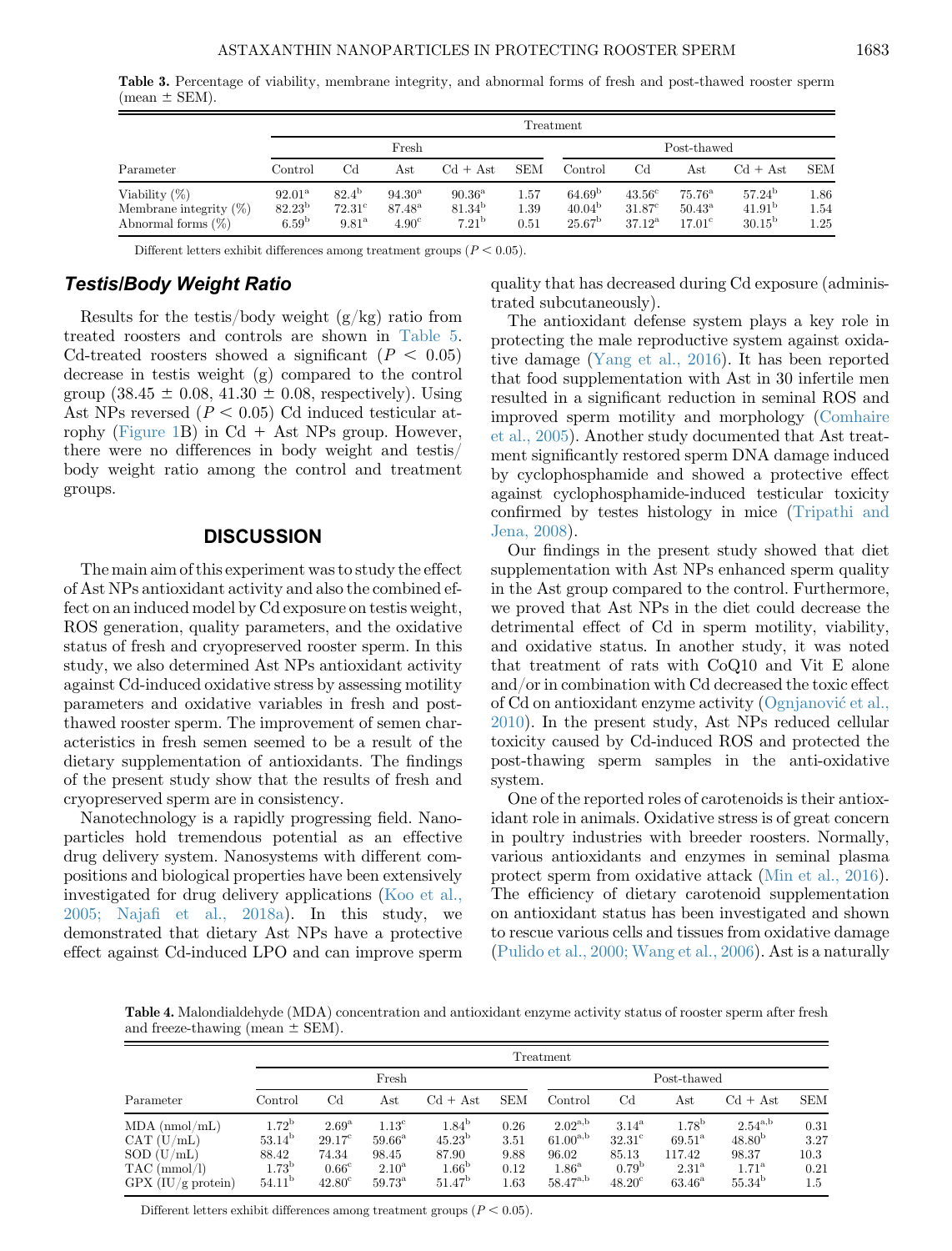<span id="page-6-0"></span>**Table 5.** Testis/body weight  $(g/kg)$  ratio of treated roosters and controls at 5 wk following treatment (birds at 25 wk old).

| Treatment   | Test is weight $(g)$ | Live body weight (kg) | Testis/body weight $(g/kg)$ |
|-------------|----------------------|-----------------------|-----------------------------|
| Control     | $41.30^{\rm a}$      | 4.07                  | 10.16                       |
| $_{\rm Cd}$ | $38.45^{\rm b}$      | 3.85                  | 10.03                       |
| Ast         | $45.95^{\circ}$      | 4.12                  | 11.17                       |
| $Cd + Ast$  | $39.93^{\rm d}$      | 3.92                  | 10.19                       |
| <b>SEM</b>  | 0.08                 | 0.10                  | 0.28                        |

Different letters exhibit differences among treatment groups  $(P < 0.05)$ .

occurring carotenoid with strong antioxidant properties, which shows low oral bioavailability due to its lipophilicity. The use of nano emulsion-based formulations is one of several approaches found to be efficient in improving the bioavailability of lipophilic entities such as Ast (Affandi et al., 2011).

Ast NPs (25 mg/kg) seemed to be an effective dose for enhancing sperm total and progressive motility, vitality and membrane integrity as outcomes improved relative to the controls. Furthermore, our results confirmed that oral treatment with Ast NPs in rooster could counteract the detrimental effect of Cd in sperm motility, morphological appearance, and oxidative status indexes. These results are in agreement with [Ognjanovi](#page-7-0)[c et al.](#page-7-0) [\(2010\),](#page-7-0) who demonstrated that treatment with CoQ10 and Vit E reversed Cd-induced alterations in the antioxidant defense system and significantly prevented Cdinduced testes damage.

Heavy metal toxicity has become a serious global public health problem. With the rapid development of modern industries, reproductive impairment caused by environmental pollution should never be neglected. Many experiments have used Ast to enhance sperm quality in human ([Dona et al., 2013; Andrisani et al., 2015\)](#page-7-0), ram [\(Fang et al., 2015\)](#page-7-0), fish [\(Mansour et al., 2006;](#page-7-0) [Tizkar et al., 2015](#page-7-0)a, b), and rat ([Vahidinia et al.,](#page-8-0) [2017\)](#page-8-0) and reported that this antioxidant can improve sperm capacitation. In this study, we investigated the protective effects of Ast against LPO, and changes in enzymatic (MDA, CAT, SOD, TAC, and GPX) defense systems induced by Cd in rooster sperm. In our study, by examining sperm anti-oxidative variables, we showed a reduction in MDA and an increase in CAT, TAC, and GPX concentrations in the  $Cd + Ast NPs$  group compared to the Cd group, which was the most definitive indicator of Ast-mediated antioxidant protection and reduction in sperm LPO.

Data collected from the histological examination of seminiferous tubules also confirmed seminiferous cell depletion in the Cd-treated group and increased sperm cell proliferation and improved seminiferous tubule structure in the  $Cd + Ast$  NPs group compared to the Cd group.

In conclusion, Ast NPs (25 mg/kg p.o) improved cryosurvival and enhanced the preservation of sperm motility, membrane integrity, and viability. Also, the results suggest that Cd, at the concentration used in our experimental approach, may increase LPO and alter the antioxidant defense systems, resulting in oxidative damage to rooster sperm quality parameters. Combined treatment with Ast NPs and Cd showed protective effects against LPO and changes in enzymatic (MDA, CAT, SOD, TAC, and GPX) antioxidant systems in rooster sperm. The results of our work suggest that Ast NPs at 25 mg/kg may act as a potent antioxidant in protecting rooster testes against oxidative stress induced by Cd. The present study suggests that Cd impairs the reproductive function in male Ross 308 breeder roosters through toxic effects on the testis.

### ACKNOWLEDGMENTS

The authors would like to thank Baqiyatallah University of Medical Sciences and the deputy of clinical development medical center of Baqiyatallah hospital for their helps.

#### **REFERENCES**

- [Acosta, I. B., A. S. V Junior, E. S. EF, T. F. Cardoso, J. S. Caldas,](http://refhub.elsevier.com/S0032-5791(19)57917-2/sref1) [R. D. Jardim, and C. D. Corcini. 2016. Effects of exposure to](http://refhub.elsevier.com/S0032-5791(19)57917-2/sref1) [cadmium in sperm cells of zebra](http://refhub.elsevier.com/S0032-5791(19)57917-2/sref1)fish, Danio rerio. Toxicol. Rep. [3:696](http://refhub.elsevier.com/S0032-5791(19)57917-2/sref1)–700.
- [Affandi, M. M. M., T. Julianto, and A. Majeed. 2011. Development](http://refhub.elsevier.com/S0032-5791(19)57917-2/sref2) [and stability evaluation of astaxanthin nanoemulsion. Asian J.](http://refhub.elsevier.com/S0032-5791(19)57917-2/sref2) [Pharm. Clin. Res. 4:142](http://refhub.elsevier.com/S0032-5791(19)57917-2/sref2)–148.
- [Alkhedaide, A., Z. S. Alshehri, A. Sabry, T. Abdel-Ghaffar,](http://refhub.elsevier.com/S0032-5791(19)57917-2/sref3) [M. M. Soliman, and H. Attia. 2016. Protective effect of grape seed](http://refhub.elsevier.com/S0032-5791(19)57917-2/sref3) [extract against cadmium-induced testicular dysfunction. Mol.](http://refhub.elsevier.com/S0032-5791(19)57917-2/sref3) [Med. Rep. 13:3101](http://refhub.elsevier.com/S0032-5791(19)57917-2/sref3)–3109.
- [Andrisani, A., G. Dona, E. Tibaldi, A. M. Brunati, C. Sabbadin,](http://refhub.elsevier.com/S0032-5791(19)57917-2/sref4) [D. Armanini, G. Alvisi, S. Gizzo, G. Ambrosini, E. Ragazzi, and](http://refhub.elsevier.com/S0032-5791(19)57917-2/sref4) [L. Bordin. 2015. Astaxanthin improves human sperm capacitation by](http://refhub.elsevier.com/S0032-5791(19)57917-2/sref4) [inducing lyn displacement and activation. Mar. Drugs 13:5533](http://refhub.elsevier.com/S0032-5791(19)57917-2/sref4)–5551.
- [Azin, E., H. Moghimi, and R. A. Taheri. 2017. Development of carbon](http://refhub.elsevier.com/S0032-5791(19)57917-2/sref5) [nanotube-mycosorbent for effective Congo red removal: optimiza](http://refhub.elsevier.com/S0032-5791(19)57917-2/sref5)[tion, isotherm and kinetic studies. Desalin. Water Treat. 94:222](http://refhub.elsevier.com/S0032-5791(19)57917-2/sref5)–230.
- [Bagdeli, S., A. H. Rezayan, R. A. Taheri, M. Kamali, and](http://refhub.elsevier.com/S0032-5791(19)57917-2/sref6) [M. Hosseini. 2017. FRET-based immunoassay using CdTe and](http://refhub.elsevier.com/S0032-5791(19)57917-2/sref6) [AuNPs for the detection of OmpW antigen of Vibrio cholerae. J.](http://refhub.elsevier.com/S0032-5791(19)57917-2/sref6) [Lumin. 192:932](http://refhub.elsevier.com/S0032-5791(19)57917-2/sref6)–939.
- Bazyar, M., M. Sharafi[, and A. Shahverdi. 2019. Changes in seminal](http://refhub.elsevier.com/S0032-5791(19)57917-2/sref7) parameters and hormonal profi[le with use of aromatase inhibitor in](http://refhub.elsevier.com/S0032-5791(19)57917-2/sref7) [management of aging broiler breeder roosters. Poult. Sci. 98:6100](http://refhub.elsevier.com/S0032-5791(19)57917-2/sref7)– [6107](http://refhub.elsevier.com/S0032-5791(19)57917-2/sref7).
- [Benoff, S., K. Auborn, J. L. Marmar, and I. R. Hurley. 2008. Link](http://refhub.elsevier.com/S0032-5791(19)57917-2/sref8) [between low-dose environmentally relevant cadmium exposures](http://refhub.elsevier.com/S0032-5791(19)57917-2/sref8) [and asthenozoospermia in a rat model. Fertil. Steril. 89:e73](http://refhub.elsevier.com/S0032-5791(19)57917-2/sref8)–e79.
- [Burrows, W. H., and J. P. Quinn. 1937. The collection of spermatozoa](http://refhub.elsevier.com/S0032-5791(19)57917-2/sref9) [from the domestic fowl and turkey. Poult. Sci. 16:19](http://refhub.elsevier.com/S0032-5791(19)57917-2/sref9)–24.
- [Cerolini, S., K. A. Kelso, R. C. Noble, B. K. Speake, F. Pizzi, and](http://refhub.elsevier.com/S0032-5791(19)57917-2/sref10) [L. G. Cavalchini. 1997. Relationship between spermatozoan lipid](http://refhub.elsevier.com/S0032-5791(19)57917-2/sref10) [composition and fertility during aging of chickens. Biol. Reprod.](http://refhub.elsevier.com/S0032-5791(19)57917-2/sref10) [57:976](http://refhub.elsevier.com/S0032-5791(19)57917-2/sref10)–980.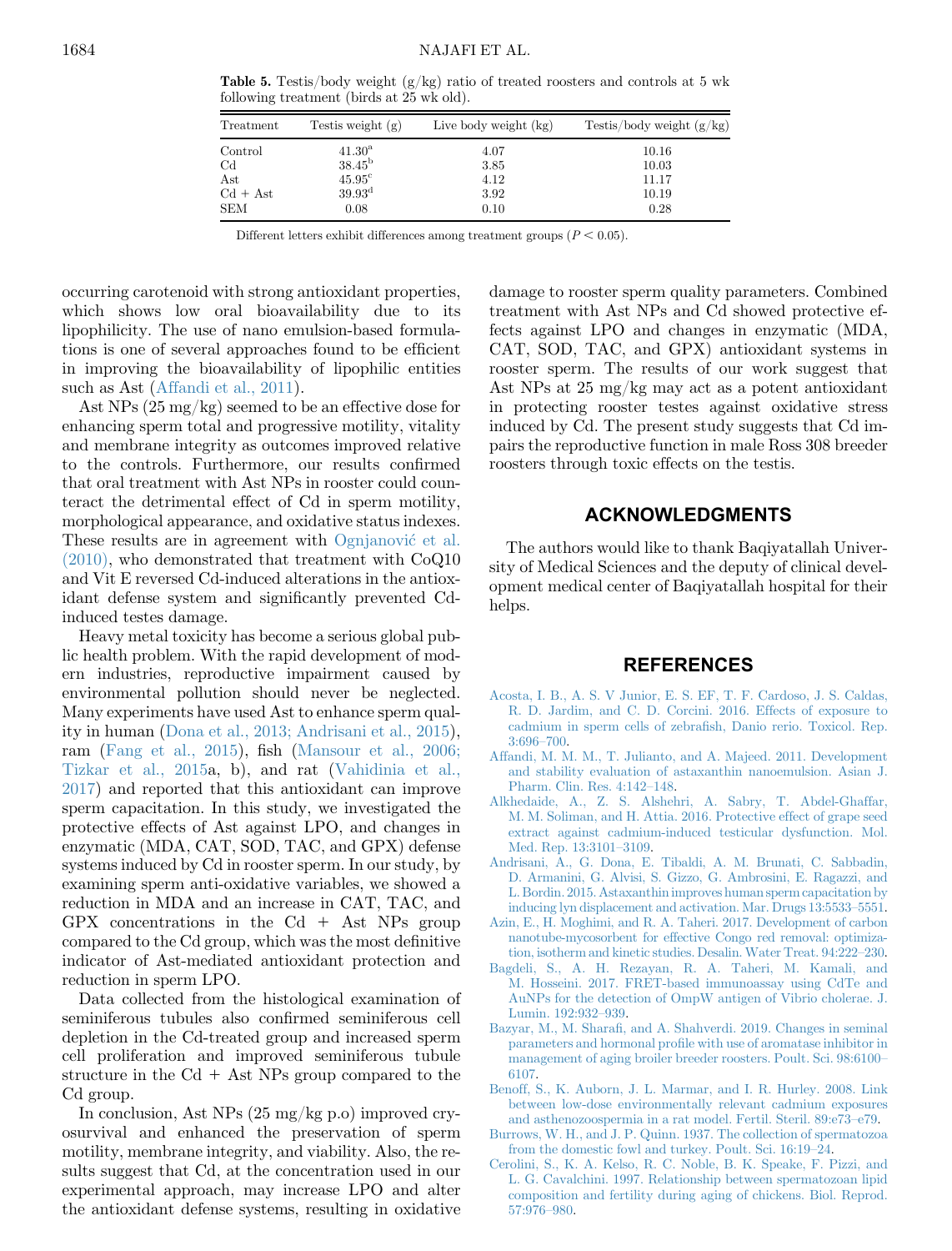- <span id="page-7-0"></span>[Cerolini, S., L. Zaniboni, A. Maldjian, and T. Gliozzi. 2006. Effect of](http://refhub.elsevier.com/S0032-5791(19)57917-2/sref11) [docosahexaenoic acid and alpha-tocopherol enrichment in chicken](http://refhub.elsevier.com/S0032-5791(19)57917-2/sref11) [sperm on semen quality, sperm lipid composition and susceptibility](http://refhub.elsevier.com/S0032-5791(19)57917-2/sref11) [to peroxidation. Theriogenology 66:877](http://refhub.elsevier.com/S0032-5791(19)57917-2/sref11)–886.
- [Comhaire, F. H., Y. El Garem, A. Mahmoud, F. Eertmans, and](http://refhub.elsevier.com/S0032-5791(19)57917-2/sref12) [F. Schoonjans. 2005. Combined conventional/antioxidant](http://refhub.elsevier.com/S0032-5791(19)57917-2/sref12) "Astaxanthin" [treatment for male infertility: a double blind, ran](http://refhub.elsevier.com/S0032-5791(19)57917-2/sref12)[domized trial. Asian J. Androl. 7:257](http://refhub.elsevier.com/S0032-5791(19)57917-2/sref12)–262.
- [De Souza Predes, F., M. A. S. Diamante, and H. Dolder. 2010. Testis](http://refhub.elsevier.com/S0032-5791(19)57917-2/sref13) [response to low doses of cadmium in Wistar rats. Int. J. Exp.](http://refhub.elsevier.com/S0032-5791(19)57917-2/sref13) [Pathol. 91:125](http://refhub.elsevier.com/S0032-5791(19)57917-2/sref13)–131.
- [Dian, L., Z. Yang, F. Li, Z. Wang, X. Pan, X. Peng, X. Huang, Z. Guo,](http://refhub.elsevier.com/S0032-5791(19)57917-2/sref14) [G. Quan, and X. Shi. 2013. Cubic phase nanoparticles for sustained](http://refhub.elsevier.com/S0032-5791(19)57917-2/sref14) [release of ibuprofen: formulation, characterization, and enhanced](http://refhub.elsevier.com/S0032-5791(19)57917-2/sref14) [bioavailability study. Int. J. Nanomed. 8:845.](http://refhub.elsevier.com/S0032-5791(19)57917-2/sref14)
- [Dona, G., I. Kozuh, A. M. Brunati, A. Andrisani, G. Ambrosini,](http://refhub.elsevier.com/S0032-5791(19)57917-2/sref15) [G. Bonanni, E. Ragazzi, D. Armanini, G. Clari, and](http://refhub.elsevier.com/S0032-5791(19)57917-2/sref15) [L. Bordin. 2013. Effect of astaxanthin on human sperm capacita](http://refhub.elsevier.com/S0032-5791(19)57917-2/sref15)[tion. Mar. Drugs 11:1909](http://refhub.elsevier.com/S0032-5791(19)57917-2/sref15)–1919.
- [Fang, Y., R. Zhong, L. Chen, C. Feng, H. Sun, and D. Zhou. 2015.](http://refhub.elsevier.com/S0032-5791(19)57917-2/sref16) [Effects of astaxanthin supplementation on the sperm quality and](http://refhub.elsevier.com/S0032-5791(19)57917-2/sref16) [antioxidant capacity of ram semen during liquid storage. Small](http://refhub.elsevier.com/S0032-5791(19)57917-2/sref16) [Rumin. Res. 130:178](http://refhub.elsevier.com/S0032-5791(19)57917-2/sref16)–182.
- [Fasihi-Ramandi, M., H. Ghobadi-Ghadikolaee, S. Ahmadi-Renani,](http://refhub.elsevier.com/S0032-5791(19)57917-2/sref17) [R. A. Taheri, and K. Ahmadi. 2018. Vibrio cholerae lipopolysac](http://refhub.elsevier.com/S0032-5791(19)57917-2/sref17)[charide loaded chitosan nanoparticle could save life by induction of](http://refhub.elsevier.com/S0032-5791(19)57917-2/sref17) specifi[c immunoglobulin isotype. Artif. Cells Nanomed. Bio](http://refhub.elsevier.com/S0032-5791(19)57917-2/sref17)[technol. 46:56](http://refhub.elsevier.com/S0032-5791(19)57917-2/sref17)–61.
- Fattah, A., M. Sharafi[, R. Masoudi, A. Shahverdi, V. Esmaeili, and](http://refhub.elsevier.com/S0032-5791(19)57917-2/sref18) A. Najafi[. 2017. l-Carnitine in rooster semen cryopreservation:](http://refhub.elsevier.com/S0032-5791(19)57917-2/sref18) flow [cytometric, biochemical and motion](http://refhub.elsevier.com/S0032-5791(19)57917-2/sref18) findings for frozen-thawed [sperm. Cryobiology 74:148](http://refhub.elsevier.com/S0032-5791(19)57917-2/sref18)–153.
- Feyzi, S., M. Sharafi[, and S. Rahimi. 2018. Stress preconditioning of](http://refhub.elsevier.com/S0032-5791(19)57917-2/sref19) [rooster semen before cryopreservation improves fertility potential](http://refhub.elsevier.com/S0032-5791(19)57917-2/sref19) [of thawed sperm. Poult. Sci. 97:2582](http://refhub.elsevier.com/S0032-5791(19)57917-2/sref19)–2590.
- [Hajipour, H., H. Hamishehkar, S. Nazari Soltan Ahmad, S. Barghi,](http://refhub.elsevier.com/S0032-5791(19)57917-2/sref20) N. F. Maroufi[, and R. A. Taheri. 2018. Improved anticancer effects](http://refhub.elsevier.com/S0032-5791(19)57917-2/sref20) [of epigallocatechin gallate using RGD-containing nanostructured](http://refhub.elsevier.com/S0032-5791(19)57917-2/sref20) [lipid carriers. Artif. Cells Nanomed. Biotechnol. 46:283](http://refhub.elsevier.com/S0032-5791(19)57917-2/sref20)–292.
- [Jamalan, M., M. A. Ghaffari, P. Hoseinzadeh, M. Hashemitabar, and](http://refhub.elsevier.com/S0032-5791(19)57917-2/sref21) [M. Zeinali. 2016. Human sperm quality and metal toxicants: pro](http://refhub.elsevier.com/S0032-5791(19)57917-2/sref21)tective effects of some fl[avonoids on male reproductive function.](http://refhub.elsevier.com/S0032-5791(19)57917-2/sref21) [Int. J. Fertil. Steril. 10:215](http://refhub.elsevier.com/S0032-5791(19)57917-2/sref21)–223.
- [Khansary, M. A., M. Mellat, S. H. Saadat, M. Fasihi-Ramandi,](http://refhub.elsevier.com/S0032-5791(19)57917-2/sref22) [M. Kamali, and R. A. Taheri. 2017. An enquiry on appropriate](http://refhub.elsevier.com/S0032-5791(19)57917-2/sref22) [selection of polymers for preparation of polymeric nanosorbents](http://refhub.elsevier.com/S0032-5791(19)57917-2/sref22) and nanofiltration/ultrafi[ltration membranes for hormone micro](http://refhub.elsevier.com/S0032-5791(19)57917-2/sref22)[pollutants removal from water ef](http://refhub.elsevier.com/S0032-5791(19)57917-2/sref22)fluents. Chemosphere 168:91–99.
- [Koo, O. M., I. Rubinstein, and H. Onyuksel. 2005. Role of nanotech](http://refhub.elsevier.com/S0032-5791(19)57917-2/sref23)[nology in targeted drug delivery and imaging: a concise review.](http://refhub.elsevier.com/S0032-5791(19)57917-2/sref23) [Nanomed. Nanotechnol. Biol. Med. 1:193](http://refhub.elsevier.com/S0032-5791(19)57917-2/sref23)–212.
- [Lai, J.-P., Y. Jiang, X.-W. He, J.-C. Huang, and F. Chen. 2004.](http://refhub.elsevier.com/S0032-5791(19)57917-2/sref24) [Separation and determination of astaxanthin from microalgal and](http://refhub.elsevier.com/S0032-5791(19)57917-2/sref24) [yeast samples by molecularly imprinted microspheres. J. Chro](http://refhub.elsevier.com/S0032-5791(19)57917-2/sref24)[matogr. B 804:25](http://refhub.elsevier.com/S0032-5791(19)57917-2/sref24)–30.
- [Li, Y., J. Wu, W. Zhou, and E. Gao. 2016. Association between](http://refhub.elsevier.com/S0032-5791(19)57917-2/sref25) [environmental exposure to cadmium and human semen quality.](http://refhub.elsevier.com/S0032-5791(19)57917-2/sref25) [Int. J. Environ. Health Res. 26:175](http://refhub.elsevier.com/S0032-5791(19)57917-2/sref25)–186.
- [Mansour, N., M. A. McNiven, and G. F. Richardson. 2006. The effect](http://refhub.elsevier.com/S0032-5791(19)57917-2/sref26) [of dietary supplementation with blueberry, alpha-tocopherol or](http://refhub.elsevier.com/S0032-5791(19)57917-2/sref26) [astaxanthin on oxidative stability of Arctic char \(Salvelinus alpi](http://refhub.elsevier.com/S0032-5791(19)57917-2/sref26)[nus\) semen. Theriogenology 66:373](http://refhub.elsevier.com/S0032-5791(19)57917-2/sref26)–382.
- [Massanyi, P., J. Weis, N. Lukac, J. Trandzik, and J. Bystricka. 2008.](http://refhub.elsevier.com/S0032-5791(19)57917-2/sref27) [Cadmium, zinc, copper, sodium and potassium concentrations in](http://refhub.elsevier.com/S0032-5791(19)57917-2/sref27) [rooster and turkey semen and their correlation. J. Environ. Sci.](http://refhub.elsevier.com/S0032-5791(19)57917-2/sref27) [Heal. Part A 43:563](http://refhub.elsevier.com/S0032-5791(19)57917-2/sref27)–565.
- [Mehdipour, M., H. Daghigh Kia, G. Moghaddam, and](http://refhub.elsevier.com/S0032-5791(19)57917-2/sref28) [H. Hamishehkar. 2018. Effect of egg yolk plasma and soybean](http://refhub.elsevier.com/S0032-5791(19)57917-2/sref28) [lecithin on rooster frozen-thawed sperm quality and fertility.](http://refhub.elsevier.com/S0032-5791(19)57917-2/sref28) [Theriogenology 116:89](http://refhub.elsevier.com/S0032-5791(19)57917-2/sref28)–94.
- [Mehdipour, M., H. D. Kia, M. Nazari, and A. Naja](http://refhub.elsevier.com/S0032-5791(19)57917-2/sref29)fi. 2017. Effect [of lecithin nanoliposome or soybean lecithin supplemented by](http://refhub.elsevier.com/S0032-5791(19)57917-2/sref29) [pomegranate extract on post-thaw](http://refhub.elsevier.com/S0032-5791(19)57917-2/sref29) flow cytometric, micro[scopic and oxidative parameters in ram semen. Cryobiology](http://refhub.elsevier.com/S0032-5791(19)57917-2/sref29) [78:34](http://refhub.elsevier.com/S0032-5791(19)57917-2/sref29)–40.
- [Miki, W. 1991. Biological functions and activities of animal caroten](http://refhub.elsevier.com/S0032-5791(19)57917-2/sref30)[oids. Pure Appl. Chem. 63:141](http://refhub.elsevier.com/S0032-5791(19)57917-2/sref30)–146.
- [Min, Y., T. Sun, Z. Niu, and F. Liu. 2016. Vitamin C and vitamin E](http://refhub.elsevier.com/S0032-5791(19)57917-2/sref31) [supplementation alleviates oxidative stress induced by dexa](http://refhub.elsevier.com/S0032-5791(19)57917-2/sref31)[methasone and improves fertility of breeder roosters. Anim.](http://refhub.elsevier.com/S0032-5791(19)57917-2/sref31) [Reprod. Sci. 171:1](http://refhub.elsevier.com/S0032-5791(19)57917-2/sref31)–6.
- [Moc](http://refhub.elsevier.com/S0032-5791(19)57917-2/sref32)e[, E., I. Grasseau, and E. Blesbois. 2010. Cryoprotectant and](http://refhub.elsevier.com/S0032-5791(19)57917-2/sref32) [freezing-process alter the ability of chicken sperm to acrosome](http://refhub.elsevier.com/S0032-5791(19)57917-2/sref32) [react. Anim. Reprod. Sci. 122:359](http://refhub.elsevier.com/S0032-5791(19)57917-2/sref32)–366.
- [Moghbeli, M., H. Kohram, A. Zare-Shahaneh, M. Zhandi, M. Shara](http://refhub.elsevier.com/S0032-5791(19)57917-2/sref33)fi, [M. M. Nabi, V. Zahedi, and H. Sharideh. 2016. Are the optimum](http://refhub.elsevier.com/S0032-5791(19)57917-2/sref33) [levels of the catalase and vitamin E in rooster semen extender after](http://refhub.elsevier.com/S0032-5791(19)57917-2/sref33) freezing-thawing infl[uenced by sperm concentration? Cryobiology](http://refhub.elsevier.com/S0032-5791(19)57917-2/sref33) [72:264](http://refhub.elsevier.com/S0032-5791(19)57917-2/sref33)–268.
- Najafi[, A., H. Daghigh Kia, M. Mehdipour, M. Shamsollahi, and](http://refhub.elsevier.com/S0032-5791(19)57917-2/sref34) [D. J. Miller. 2019a. Does fennel extract ameliorate oxidative stress](http://refhub.elsevier.com/S0032-5791(19)57917-2/sref34) [frozen-thawed ram sperm? Cryobiology 87:47](http://refhub.elsevier.com/S0032-5791(19)57917-2/sref34)–51.
- Najafi[, A., H. D. Kia, H. Hamishehkar, G. Moghaddam, and](http://refhub.elsevier.com/S0032-5791(19)57917-2/sref35) [S. Alijani. 2019b. Effect of resveratrol-loaded nanostructured lipid](http://refhub.elsevier.com/S0032-5791(19)57917-2/sref35) [carriers supplementation in cryopreservation medium on post](http://refhub.elsevier.com/S0032-5791(19)57917-2/sref35)[thawed sperm quality and fertility of roosters. Anim. Reprod.](http://refhub.elsevier.com/S0032-5791(19)57917-2/sref35) [Sci. 201:32](http://refhub.elsevier.com/S0032-5791(19)57917-2/sref35)–40.
- Najafi, A., M. H. Najafi[, Z. Zanganeh, M. Shara](http://refhub.elsevier.com/S0032-5791(19)57917-2/sref36)fi, F. Martinez-Pastor, [and H. Adeldust. 2014. Cryopreservation of ram semen in ex](http://refhub.elsevier.com/S0032-5791(19)57917-2/sref36)[tenders containing soybean lecithin as cryoprotectant and hyal](http://refhub.elsevier.com/S0032-5791(19)57917-2/sref36)[uronic acid as antioxidant. Reprod. Domest. Anim. 49:934](http://refhub.elsevier.com/S0032-5791(19)57917-2/sref36)–940.
- Najafi[, A., R. A. Taheri, M. Mehdipour, G. Farnoosh, and](http://refhub.elsevier.com/S0032-5791(19)57917-2/sref37) [F. Mart](http://refhub.elsevier.com/S0032-5791(19)57917-2/sref37)í[nez-Pastor. 2018a. Lycopene-loaded nanoliposomes](http://refhub.elsevier.com/S0032-5791(19)57917-2/sref37) [improve the performance of a modi](http://refhub.elsevier.com/S0032-5791(19)57917-2/sref37)fied Beltsville extender broiler [breeder roosters. Anim. Reprod. Sci. 195:168](http://refhub.elsevier.com/S0032-5791(19)57917-2/sref37)–175.
- Najafi[, A., R. A. Taheri, M. Mehdipour, F. Mart](http://refhub.elsevier.com/S0032-5791(19)57917-2/sref38)í[nez-Pastor,](http://refhub.elsevier.com/S0032-5791(19)57917-2/sref38) [A. A. Rouhollahi, and M. R. Nourani. 2019c. Improvement of post](http://refhub.elsevier.com/S0032-5791(19)57917-2/sref38)[thawed sperm quality in broiler breeder roosters by ellagic acid](http://refhub.elsevier.com/S0032-5791(19)57917-2/sref38)[loaded liposomes. Poult. Sci. 98:440](http://refhub.elsevier.com/S0032-5791(19)57917-2/sref38)–446.
- Najafi, D., R. A. Taheri, A. Najafi[, A. A. Rouhollahi, and M. Alvarez-](http://refhub.elsevier.com/S0032-5791(19)57917-2/sref39)[Rodriguez. 2018b. Effect of Achillea millefolium-loaded nano](http://refhub.elsevier.com/S0032-5791(19)57917-2/sref39)[phytosome in the post-thawing sperm quality and oxidative status](http://refhub.elsevier.com/S0032-5791(19)57917-2/sref39) [of rooster semen. Cryobiology 82:37](http://refhub.elsevier.com/S0032-5791(19)57917-2/sref39)–42.
- [Ognjanovi](http://refhub.elsevier.com/S0032-5791(19)57917-2/sref40)ć[, B. I., S. D. Markovi](http://refhub.elsevier.com/S0032-5791(19)57917-2/sref40)ć[, N. Z.](http://refhub.elsevier.com/S0032-5791(19)57917-2/sref40) Đorđ[evi](http://refhub.elsevier.com/S0032-5791(19)57917-2/sref40)ć[, I. S. Trbojevi](http://refhub.elsevier.com/S0032-5791(19)57917-2/sref40)ć[,](http://refhub.elsevier.com/S0032-5791(19)57917-2/sref40) [A.S..](http://refhub.elsevier.com/S0032-5791(19)57917-2/sref40) Štajn, and Z. S. Saičić. 2010. Cadmium-induced lipid per[oxidation and changes in antioxidant defense system in the rat](http://refhub.elsevier.com/S0032-5791(19)57917-2/sref40) [testes: protective role of coenzyme Q 10 and Vitamin E. Reprod.](http://refhub.elsevier.com/S0032-5791(19)57917-2/sref40) [Toxicol. 29:191](http://refhub.elsevier.com/S0032-5791(19)57917-2/sref40)–197.
- [Partyka, A., W. Nizanski, J. Bajzert, E. Lukaszewicz, and](http://refhub.elsevier.com/S0032-5791(19)57917-2/sref41) [M. Ochota. 2013. The effect of cysteine and superoxide dismutase](http://refhub.elsevier.com/S0032-5791(19)57917-2/sref41) [on the quality of post-thawed chicken sperm. Cryobiology 67:132](http://refhub.elsevier.com/S0032-5791(19)57917-2/sref41)– [136.](http://refhub.elsevier.com/S0032-5791(19)57917-2/sref41)
- [Pulido, R., L. Bravo, and F. Saura-Calixto. 2000. Antioxidant activity](http://refhub.elsevier.com/S0032-5791(19)57917-2/sref42) [of dietary polyphenols as determined by a modi](http://refhub.elsevier.com/S0032-5791(19)57917-2/sref42)fied ferric reducing/ [antioxidant power assay. J. Agric. Food Chem. 48:3396](http://refhub.elsevier.com/S0032-5791(19)57917-2/sref42)–3402.
- [Rad, H. M., M. Eslami, and A. Ghanie. 2016. Palmitoleate enhances](http://refhub.elsevier.com/S0032-5791(19)57917-2/sref43) [quality of rooster semen during chilled storage. Anim. Reprod. Sci.](http://refhub.elsevier.com/S0032-5791(19)57917-2/sref43) [165:38](http://refhub.elsevier.com/S0032-5791(19)57917-2/sref43)–45.
- [Rasaie, S., S. Ghanbarzadeh, M. Mohammadi, and](http://refhub.elsevier.com/S0032-5791(19)57917-2/sref44) [H. Hamishehkar. 2014. Nano phytosomes of quercetin: a promising](http://refhub.elsevier.com/S0032-5791(19)57917-2/sref44) formulation for fortifi[cation of food products with antioxidants.](http://refhub.elsevier.com/S0032-5791(19)57917-2/sref44) [Pharm. Sci. 20:96](http://refhub.elsevier.com/S0032-5791(19)57917-2/sref44).
- [Riaz, M., Z. Mahmood, M. Shahid, M. U. Saeed, I. M. Tahir,](http://refhub.elsevier.com/S0032-5791(19)57917-2/sref45) [S. A. Shah, N. Munir, and A. El-Ghorab. 2016. Impact of reactive](http://refhub.elsevier.com/S0032-5791(19)57917-2/sref45) [oxygen species on antioxidant capacity of male reproductive sys](http://refhub.elsevier.com/S0032-5791(19)57917-2/sref45)[tem. Int. J. Immunopathol. Pharmacol. 29:421](http://refhub.elsevier.com/S0032-5791(19)57917-2/sref45)–425.
- [Safari Asl, R., F. Shariatmadari, M. Shara](http://refhub.elsevier.com/S0032-5791(19)57917-2/sref46)fi, M. A. Karimi Torshizi, [and A. Shahverdi. 2018. Improvements in semen quality, sperm](http://refhub.elsevier.com/S0032-5791(19)57917-2/sref46) [fatty acids, and reproductive performance in aged Ross breeder](http://refhub.elsevier.com/S0032-5791(19)57917-2/sref46) [roosters fed a diet supplemented with a moderate ratio of n-3: n-6](http://refhub.elsevier.com/S0032-5791(19)57917-2/sref46) [fatty acids. Poult. Sci. 97:4113](http://refhub.elsevier.com/S0032-5791(19)57917-2/sref46)–4121.
- [Sayed, M. M., K. M. A. Hassanein, and W. Senosy. 2014. Protective](http://refhub.elsevier.com/S0032-5791(19)57917-2/sref47) [effects of thymoquinone and l-cysteine on cadmium-induced](http://refhub.elsevier.com/S0032-5791(19)57917-2/sref47) [reproductive toxicity in rats. Toxicol. Rep. 1:612](http://refhub.elsevier.com/S0032-5791(19)57917-2/sref47)–620.
- [Siu, E. R., D. D. Mruk, C. S. Porto, and C. Y. Cheng. 2009.](http://refhub.elsevier.com/S0032-5791(19)57917-2/sref48) [Cadmium-induced testicular injury. Toxicol. Appl. Pharmacol.](http://refhub.elsevier.com/S0032-5791(19)57917-2/sref48) [238:240](http://refhub.elsevier.com/S0032-5791(19)57917-2/sref48)–249.
- [Sood, S., N. Jawahar, K. Jain, K. Gowthamarajan, and S. Nainar](http://refhub.elsevier.com/S0032-5791(19)57917-2/sref49) [Meyyanathan. 2013. Olanzapine loaded cationic solid lipid nano](http://refhub.elsevier.com/S0032-5791(19)57917-2/sref49)[particles for improved oral bioavailability. Curr. Nanosci. 9:26](http://refhub.elsevier.com/S0032-5791(19)57917-2/sref49)–34.